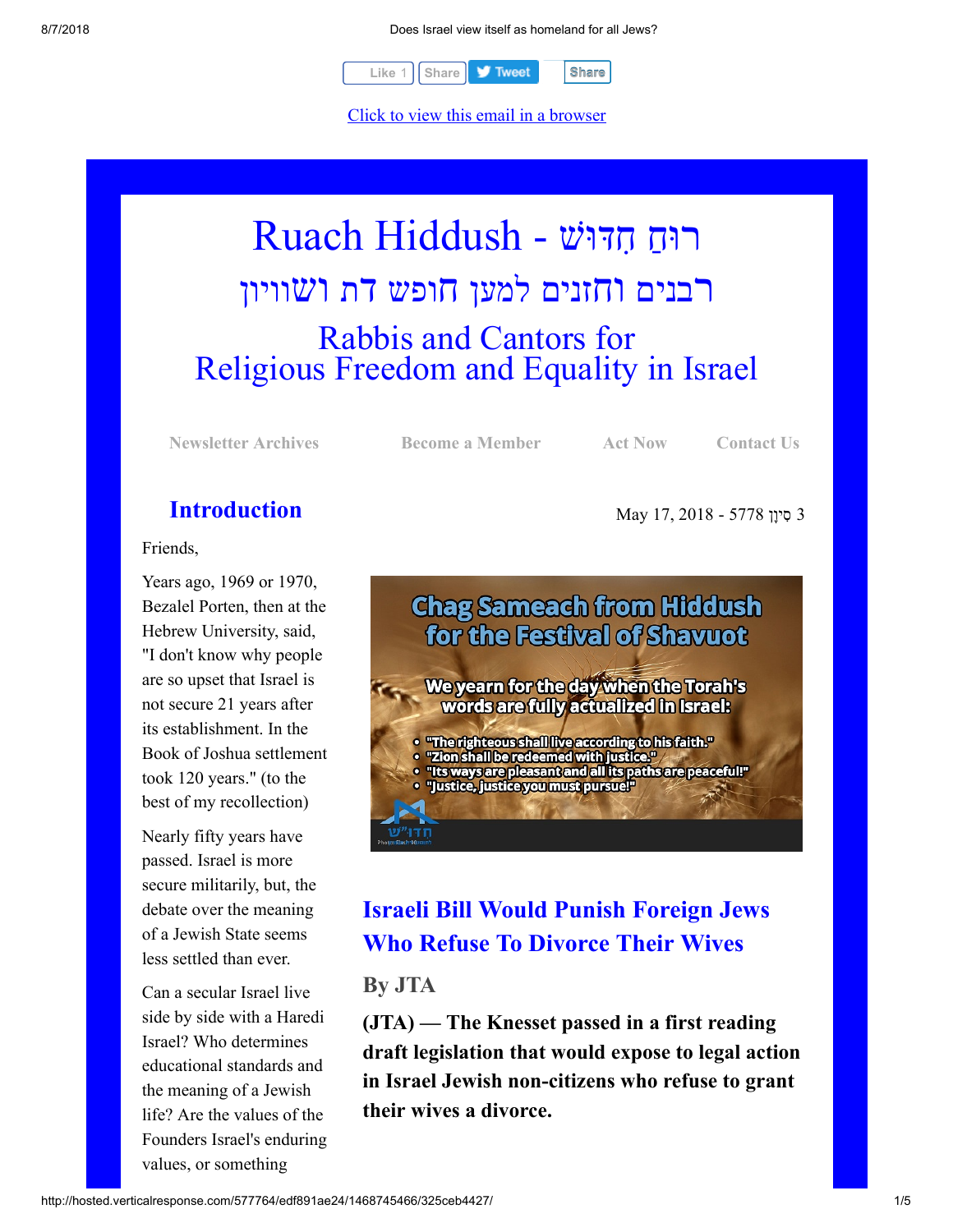altogether different? And does Israel continue to view itself as truly the homeland of the entire Jewish people, or only those who agree with the current government?

Of course, such cultural battles are not fought simply in the halls of academia, but more, it seems, in the Knesset and on the streets. No other democratic nation restricts the right of its citizens to marry; and when solutions are found for the dilemma, finds ways to constrict and thwart the solution in favor of a single political persuasion. What other democracy forces unhappy couples to remain married, and restricts the right of divorce to the male alone? Where else is the battle of women's appearance in public being fought? And if you answer: Saudi Arabia, we might want to pause for a moment to consider the implications.

On this 70th anniversary week, where are we in determining the nature of a Jewish State? More critically, what is the role of the Diaspora in determining the nature and future of the Homeland of the Jewish People?

Shall male and female students sit separately in

... the legislation could lead to the fining and imprisonment of Jewish tourists while in Israel and is part of an escalation in judiciary practices against recalcitrant husbands, which is occurring amid growing criticism over gender discrimination in Orthodox Judaism.

> **[FULL ARTICLE >>>](http://cts.vresp.com/c/?FreedomofReligionfor/edf891ae24/325ceb4427/adc1be06e5) [MORE: \(JPost\) >>>](http://cts.vresp.com/c/?FreedomofReligionfor/edf891ae24/325ceb4427/fd7a7ed02b) [MORE: \(Library of Congress\) >>>](http://cts.vresp.com/c/?FreedomofReligionfor/edf891ae24/325ceb4427/8dc19bfd68)**

# **בנים מקדימה, בנות מאחורה: תלמידים בכפר סבא הופרדו בהצגה לרגל יום ירושלים**

**מאת: אריה אברמזון**

**A Hebrew description of the convocation in Kfar Saba, and a parent's reaction. "Why do our children have to conform to the religious practices. They can do what they want for themselves, but this is not a 'religious' city."**

#### **[FULL ARTICLE >>>](http://cts.vresp.com/c/?FreedomofReligionfor/edf891ae24/325ceb4427/7be3ae6b18)**

# **Haredi MKs advance legislation to expand rabbinical courts' jurisdiction**

**by Jeremy Sharon**

**United Torah Judaism MKs Moshe Gafni and Uri Maklev further advanced legislation in the Knesset on Wednesday that would expand the jurisdiction of the state rabbinical courts and allow them to arbitrate in matters of civil law.**

**[FULL ARTICLE >>>](http://cts.vresp.com/c/?FreedomofReligionfor/edf891ae24/325ceb4427/fdd8e2b816)**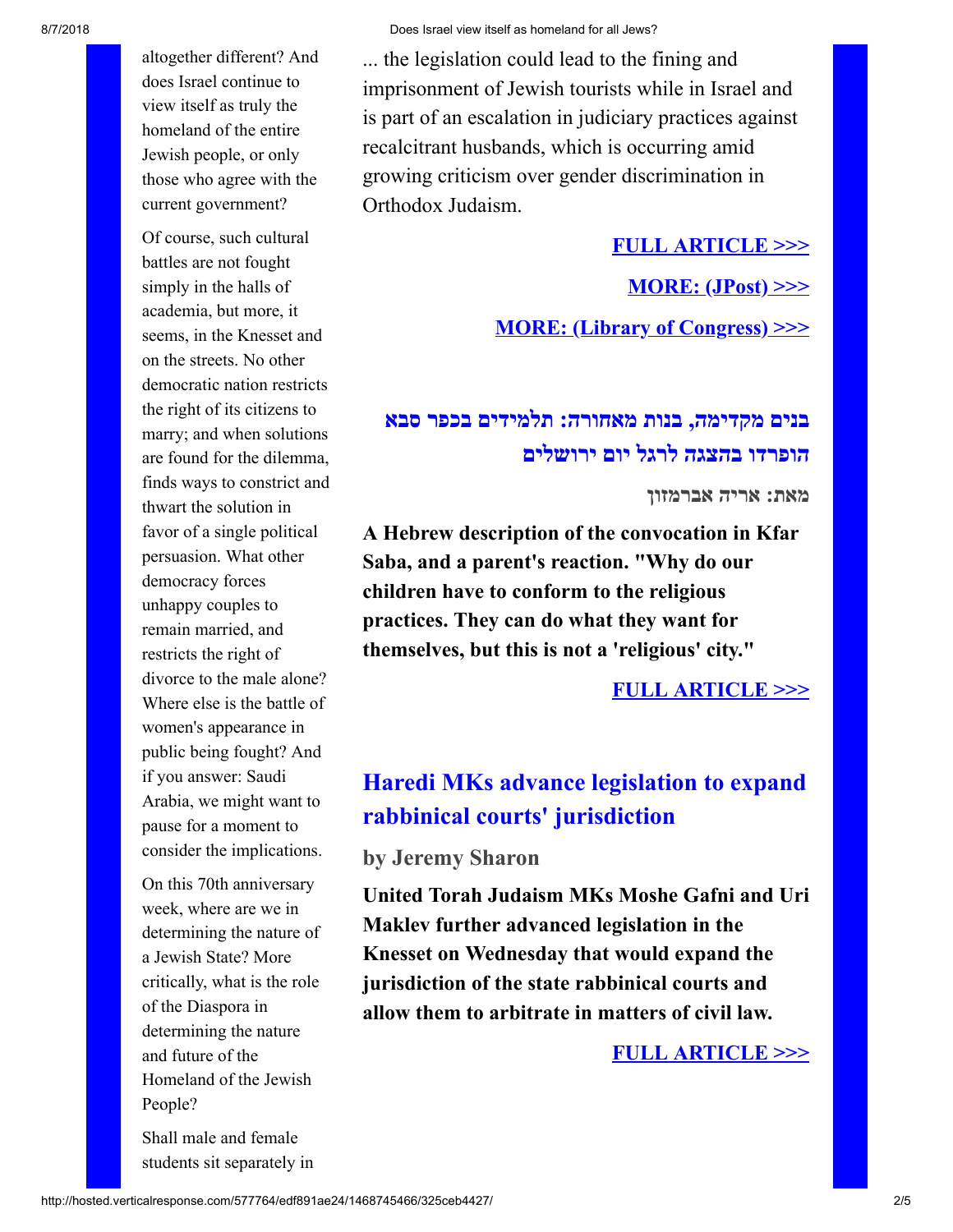public schools in Kvar Saba, women in the rear and men in front? Should the problem of agunot be resolved by giving the Chief Rabbinate legal power over all of world Jewry? Are there multiple legitimate interpretations of halakhah, and may secular Jews in the Jewish State live entirely free of halakhah?

As always, we'd love to hear your thoughts. Write to us at: [ruach@hiddush.org](http://cts.vresp.com/c/?FreedomofReligionfor/edf891ae24/325ceb4427/a2de195185)

Kol tuv, and what a מחיה to live during the Third Jewish Commonwealth,

Mark H. Levin Editor-in-Chief, Ruach Hiddush

#### **Contact us**

Email: [ruach@hiddush.org](http://cts.vresp.com/c/?FreedomofReligionfor/edf891ae24/325ceb4427/cb53325f0d) Phone (US): [415-261-3404](http://cts.vresp.com/c/?FreedomofReligionfor/edf891ae24/325ceb4427/795024ddcb) Phone (Israel): [054-779-1179](http://cts.vresp.com/c/?FreedomofReligionfor/edf891ae24/325ceb4427/2e0991ded9)

# **Will new conversion bill help 400,000 Israelis of 'no religion'? Not likely**

#### **by Amanda Borschel-Dan**

**Some 600 recent converts to Orthodox Judaism are caught in the crossfire as the Israeli government drafts legislation aimed at outlawing the Orthodox rabbinical court — endorsed by High Court of Justice — that converted them.**

A bill drafted by Moshe Nissim, a former justice, finance, and industry minister, would make conversion a uniform process under the auspices of a stringent state-authorized Orthodox body. This law would directly oppose a 2016 High Court ruling that decided that the conversions of private rabbinical courts should be officially recognized by the state.

#### **[FULL ARTICLE >>>](http://cts.vresp.com/c/?FreedomofReligionfor/edf891ae24/325ceb4427/da35a0aa88)**

## **Secular Students Segregated by Gender at High School Assembly in Central Israel**

#### **By Or Kashti**

**Students at Kfar Sava school say speakers were almost all religious at event marking anniversary of merger between East and West Jerusalem.**

The event, which took place at the municipal auditorium, was for 10th graders from both secular and religious high schools. The gender segregation was organized by teachers from the religious schools, with support from teachers from the secular schools.

#### **[FULL ARTICLE >>>](http://cts.vresp.com/c/?FreedomofReligionfor/edf891ae24/325ceb4427/8b929de125)**

**'When in Rome': Ex-chief Justice Speaks at ultra-Orthodox College's Gender-**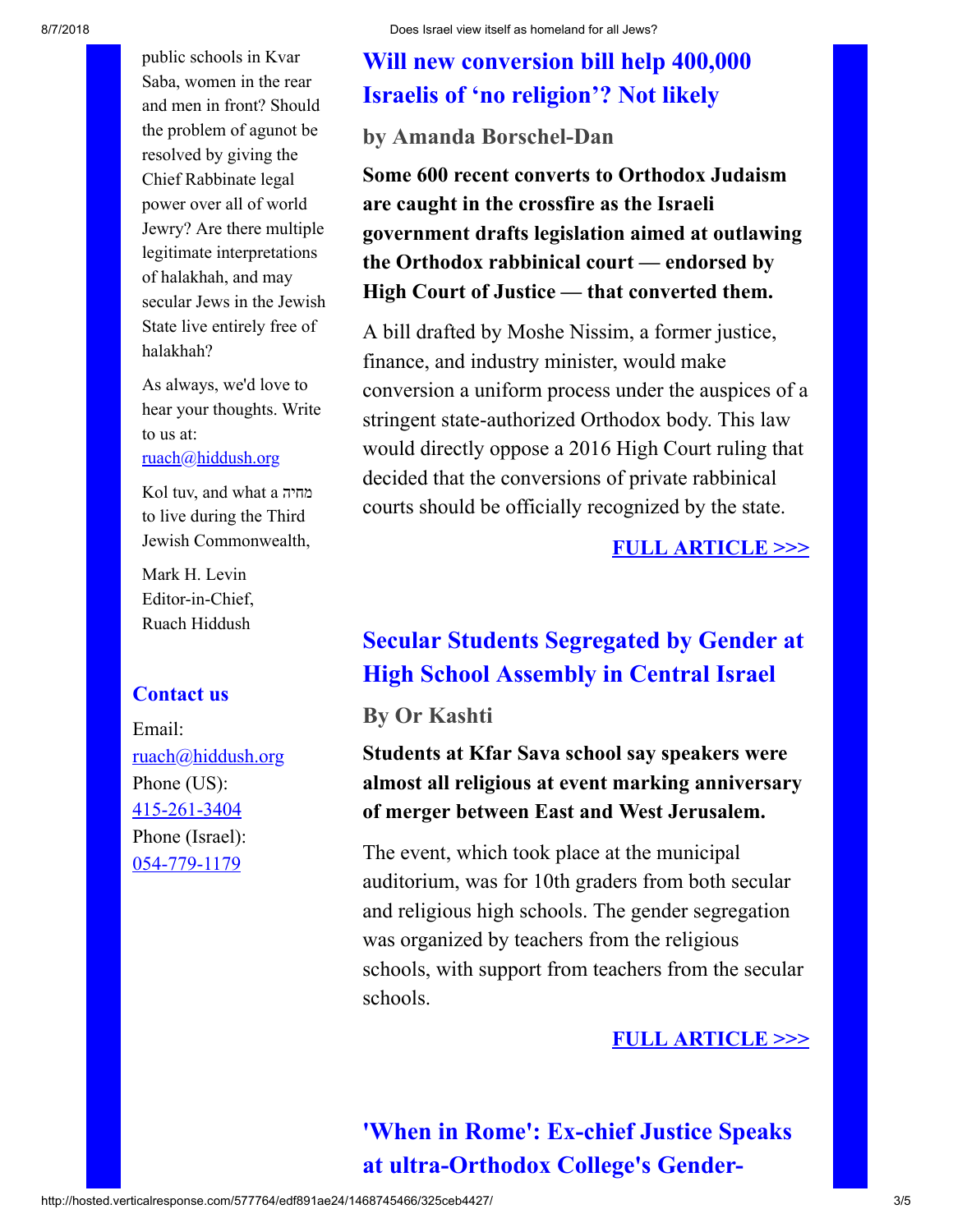#### **separated Event**

**By Or Kashti**

**'If they would have asked me to wear a skullcap, I would have done so,' said Aharon Barak about the setup for his speech at ultra-Orthodox campus of Ono College**

Barak said at the Jerusalem campus of Ono Academic College. "I was invited to give a speech, and it is another question whether I agree to the separation of men and women, that is a very difficult and complex issue," he said. Barak added that he told the students that he saw them as "a bridge between their world and the secular world."

#### **[FULL ARTICLE >>>](http://cts.vresp.com/c/?FreedomofReligionfor/edf891ae24/325ceb4427/0c88b71eed)**

## **Behind the Sudden and Surprising Decline of ultra-Orthodox Schools in Israel**

**By Meirav Arlosoroff**

**Figures point to more and more ultra-Orthodox opting out of the system amid economic pressures**

The growth in the number of students in Haredi schools has slowed from 4.2% between 2000 and 2009 to 3.3%, while state religious numbers went from being stagnant to expanding at 3.1% a year.

The rate of growth in Israel-Arab schools has also dropped from 3% annually to just 0.2%, which is largely attributable to their growing middle class aspirations and the desire to have fewer children that they can raise at a higher standard of living.

#### **[FULL ARTICLE >>>](http://cts.vresp.com/c/?FreedomofReligionfor/edf891ae24/325ceb4427/c0a42651c8)**